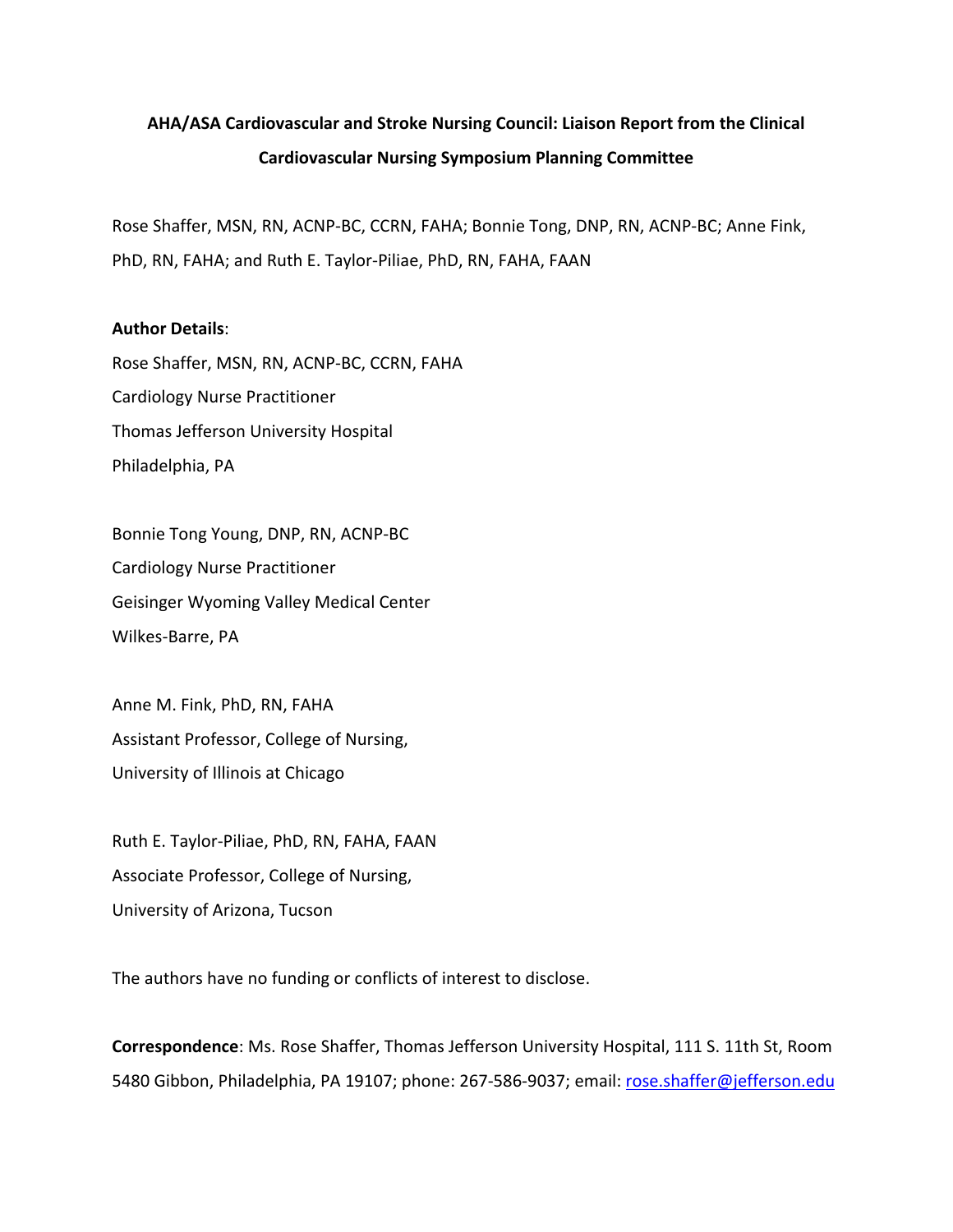For nearly 100 years, the American Heart Association/American Stroke Association (AHA/ASA) has been fighting heart disease and stroke, striving to save and improve lives. The mission of the AHA/ASA is to be a relentless force for a world of longer, healthier lives. Every November, the AHA/ASA Scientific Sessions is held to provide the latest cutting-edge science and education for those in the fields of cardiovascular clinical, population, or basic science. Although AHA/ASA's Scientific Sessions is heavily focused on science and research, clinicians and educators are welcome to attend alongside scientists and researchers. It is a well-established fact that clinicians and educators are critical for translating scientific knowledge into practice.

The Cardiovascular and Stroke Nursing (CVSN) Council plays an essential role in the overall mission of the AHA/ASA through helping to develop scientific statements and advisories, determining the nature and scope of professional education activities, providing scientific expertise and conducting research as well as promoting translation/application of new knowledge and evidence-base practices in clinical settings.<sup>1</sup> In 2009, a group of clinicians from CVSN were asked to form a committee to plan an educational program geared toward nurse clinicians (i.e., staff nurses, advance practice nurses) providing direct patient care, and nurse educators. The first Cardiovascular Nursing Clinical Symposium was held in 2010. Ten years later, the Symposium is still going strong. Initially, the Symposium began as a smaller "meetingwithin-a meeting," with a separate fee to attend. As time went on, the Symposium became integrated into AHA/ASA Scientific Sessions with the separate fee no longer required.

The one-day Cardiovascular Nursing Clinical Symposium is designed to provide cutting-edge information for clinicians who care for patients with cardiovascular disease and stroke. The mission of the Symposium is to provide the most advanced, credible and significant healthcare advances in order to provide the most current evidence-based practices for optimal patient outcomes. The purpose of the Symposium is to disseminate research findings and provide examples of how to translate those findings into practice.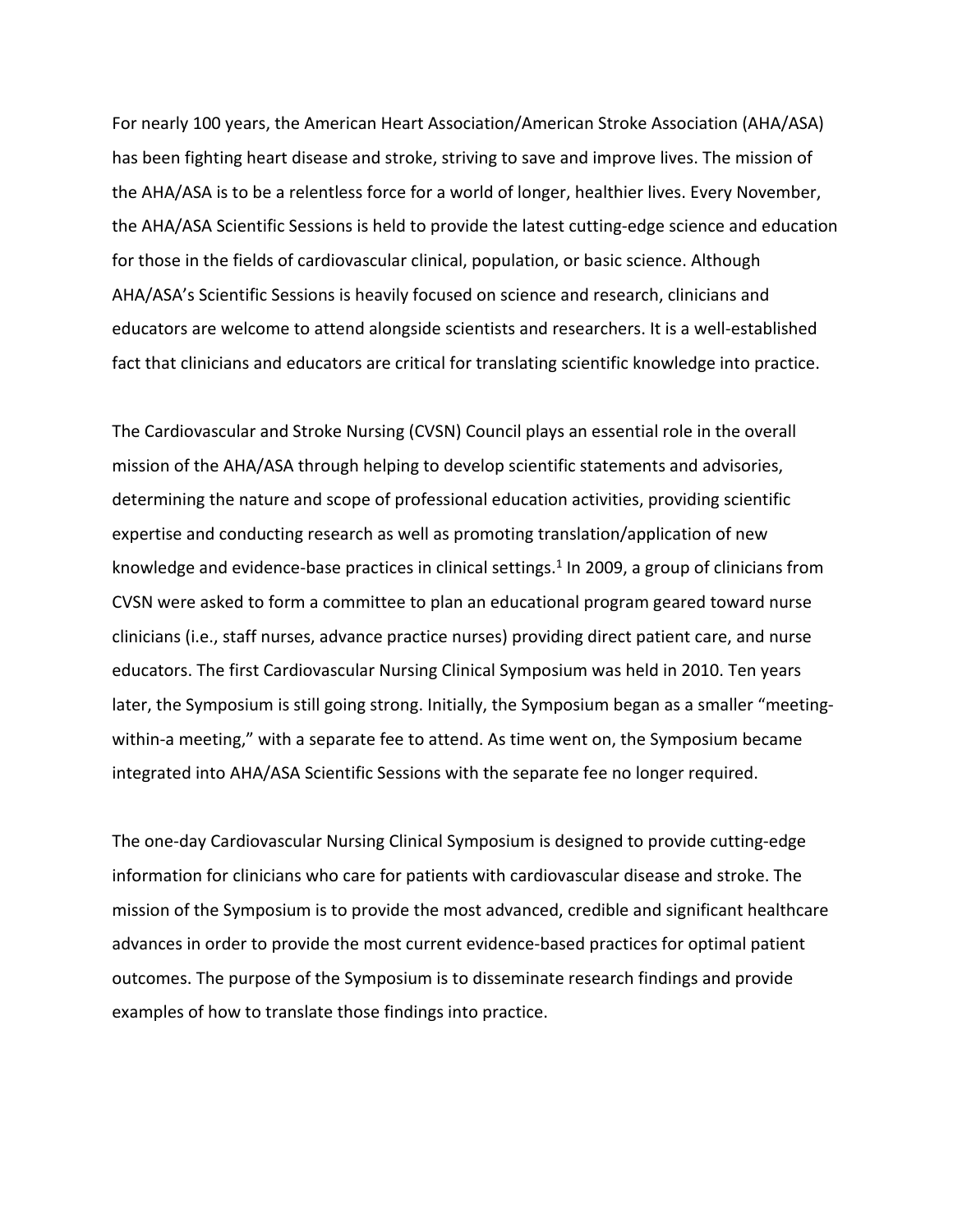The Symposium Planning Committee includes a chair, a vice chair, the immediate past chair, and up to 7 additional members from various cardiovascular specialties. The chair of the Symposium also serves as a member of the CVSN Leadership Committee. All Symposium planning meetings are held by teleconference. On average, planning the Symposium requires 4 to 5 one-hour teleconference meetings. Planning committee members are encouraged to attend AHA's Scientific Sessions. All committee members are provided an opportunity to participate as moderators for the sessions at the Symposium and most committee members take advantage of this opportunity.

Speakers at the Symposium share innovative and proven best practices for patients with complex cardiovascular disease and stroke. The planning committee members suggest individuals who are able to speak on a wide variety of cardiovascular topics that cover different cardiovascular specialties. Each year relevant sessions on heart failure, stroke, electrocardiography, pharmacology, and other cardiovascular topics of interest are included. A highlight of the Symposium is the keynote talk, which focuses on a unique aspect of cardiovascular disease. Examples of past keynote talks have been: Precision Medicine, Pharmacogenomics, Global Burden of Heart Disease, and Transitional Care for High-Risk Patients. The process for selecting speakers and alternate speakers is the responsibility of the members of the Symposium planning committee. Finally, at least one panel discussion occurs during the Symposium. This November 2020, Cynthia Dougherty, ARNP, PhD, FAHA, FAAN, the current Chair of the CVSN Council, will deliver the keynote address, titled "Looking Beyond the Device: Setting the Stage for a New Normal After an ICD." In addition, there will be discussions on new cholesterol medications, novel heart failure innovations*,* the new United Network for Organ Sharing (UNOS) heart transplant guidelines, patient caregiving dyads in heart disease, and a panel discussion on cardiac monitoring. Given the current COVID-19 pandemic, there will be a discussion on the Neuro-COVID patient.

The CVSN Council affords many benefits for nurse clinicians and educators. Clinicians are critical to the translation and application of scientific knowledge in clinical settings. Benefits of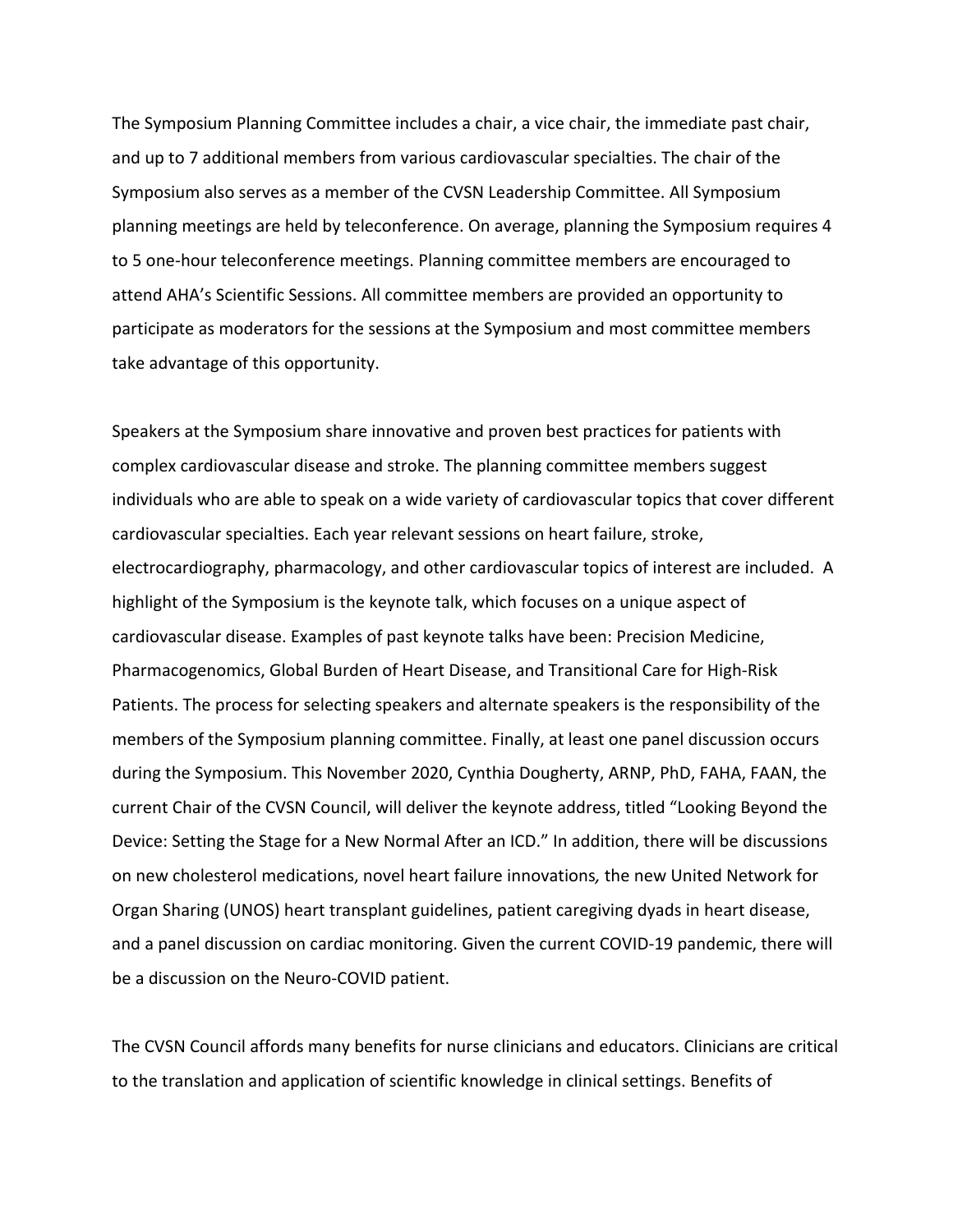membership in the CVSN Council include networking with others from the United States and internationally, eligibility for CVSN awards such as the Excellence in Clinical Practice Award, and eligibility to join a committee or writing group.<sup>1</sup> If you would like to become involved in the CVSN Clinical Symposium Planning committee, please join the AHA and the Council on Cardiovascular and Stroke Nursing. We look forward to seeing you (virtually) this year at the 2020 Scientific Sessions and the Clinical Cardiovascular Nursing Symposium!